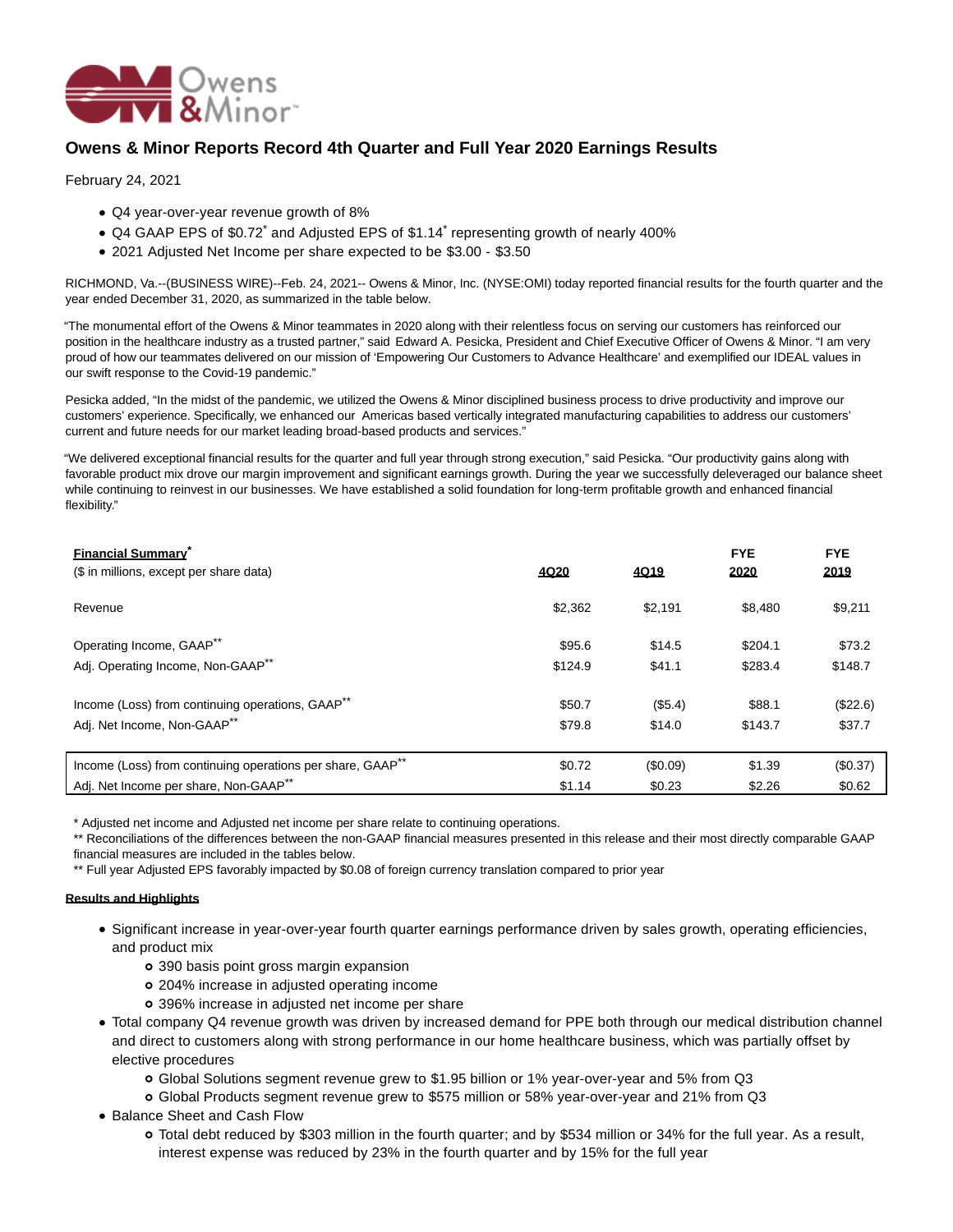- Generated \$71 million of operating cash flow in the fourth quarter
- Operating cash flow more than doubled in 2020 to \$339 million when compared to 2019
- Continued to re-invest in the business across technology, infrastructure and services
- Other Achievements
	- Delivered over 12 billion units of PPE to healthcare workers in the fight against Covid-19, of which approximately 5 billion units were produced with materials manufactured in our American factories or Owens & Minor owned facilities, since January 2020
	- Partnered with federal and state agencies to strengthen the nation's response to the pandemic through investment in PPE manufacturing capacity, distribution of PPE to frontline healthcare workers, and working to replenish the strategic national stockpile
	- Completed the sale of Movianto, our European logistics business
	- Successfully completed an upsized \$200 million equity offering of 9.7 million shares

### **Financial Outlook**

The Company's outlook for 2021 reflects sustained growth momentum driven by reinvestment in both business segments while enhancing operating efficiencies. The Company believes these investments have created a solid foundation for continued strong performance in 2021. Subject to the key assumptions below, the Company expects adjusted net income for 2021 to be in a range of \$3.00 to \$3.50 per share which represents growth in the range of 33% to 55% over 2020 adjusted net income per share.

Key assumptions supporting the Company's 2021 financial guidance:

- Increase in PPE capacity and manufacturing efficiencies during 2021
- Pass through of exam glove cost increases will contribute \$300-\$500 million to top line, with minimal impact to profitability
- The strength of Q4 2020 elective procedures expected to continue through 1H 2021

Although the Company does provide guidance for adjusted net income per share (which is a non-GAAP financial measure), it is not able to forecast the most directly comparable measure calculated and presented in accordance with GAAP without unreasonable effort. Certain elements of the composition of the GAAP amount are not predictable, making it impracticable for the Company to forecast. Such elements include, but are not limited to restructuring and acquisition charges. As a result, no GAAP guidance or reconciliation of the Company's adjusted net income per share guidance is provided. For the same reasons, the Company is unable to assess the probable significance of the unavailable information, which could have a potentially significant impact on its future GAAP financial results. The outlook is based on certain assumptions that are subject to the risk factors discussed in the Company's filings with the Securities and Exchange Commission ("SEC").

### **Dividend Information**

The Board of Directors approved a first quarter 2021 dividend payment of \$0.0025 per share, payable on March 31, 2021, to shareholders of record as of March 15, 2021.

#### **Investor Conference Call for 4th Quarter and Full Year 2020 Financial Results**

Owens & Minor executives will host a conference call at 8:30 a.m. ET today, February 24, 2021, to discuss the results. Participants may access the call at 866-393-1604. The international dial-in number is 224-357-2191. A replay of the call will be available for one week by dialing 855-859-2056. The access code for the conference call, international dial-in and replay is 8993404. A webcast of the event will be available a[t www.owens-minor.com](https://cts.businesswire.com/ct/CT?id=smartlink&url=http%3A%2F%2Fwww.owens-minor.com&esheet=52384259&newsitemid=20210224005242&lan=en-US&anchor=www.owens-minor.com&index=1&md5=c5ff68f6cc82189b32c0567a103ac046) under the Investor Relations section.

### **Safe Harbor**

This release is intended to be disclosure through methods reasonably designed to provide broad, non-exclusionary distribution to the public in compliance with the SEC's Fair Disclosure Regulation. This release contains certain ''forward-looking'' statements made pursuant to the Safe Harbor provisions of the Private Securities Litigation Reform Act of 1995. These statements include, but are not limited to, the statements in this release regarding our expectations with respect to our 2021 financial performance and related assumptions, as well as other statements related to the impact of COVID-19 on the Company's results and operations and the Company's expectations regarding the performance of its business and improvement of operational performance. Forward-looking statements involve known and unknown risks and uncertainties that may cause our actual results in future periods to differ materially from those projected or contemplated in the forward-looking statements. Investors should refer to Owens & Minor's Annual Report on Form 10-K for the year ended December 31, 2019, filed with the SEC including the sections captioned "Cautionary Note Regarding Forward-Looking Statements" and "Item 1A. Risk Factors," and subsequent annual reports on Form 10-K, quarterly reports on Form 10-Q and current reports on Form 8-K filed with or furnished to the SEC, for a discussion of certain known risk factors that could cause the Company's actual results to differ materially from its current estimates. These filings are available at [www.owens-minor.com.](https://cts.businesswire.com/ct/CT?id=smartlink&url=http%3A%2F%2Fwww.owens-minor.com&esheet=52384259&newsitemid=20210224005242&lan=en-US&anchor=www.owens-minor.com&index=2&md5=c4947b762af4b0ade310a417bdff3514) Given these risks and uncertainties, Owens & Minor can give no assurance that any forward-looking statements will, in fact, transpire and, therefore, cautions investors not to place undue reliance on them. Owens & Minor specifically disclaims any obligation to update or revise any forward-looking statements, whether as a result of new information, future developments or otherwise.

### **About Owens & Minor**

Owens & Minor, Inc. (NYSE: OMI) is a global healthcare solutions company that incorporates product manufacturing, distribution support and innovative technology services to deliver significant and sustained value across the breadth of the industry – from acute care to patients in their home. Aligned to its Mission of Empowering Our Customers to Advance Healthcare<sup>TM</sup>, more than 15,000 global teammates serve over 4,000 healthcare industry customers. A vertically-integrated, predominantly Americas-based footprint enables Owens & Minor to reliably supply its self-manufactured surgical and PPE products. This seamless value chain integrates with a portfolio of products representing 1,200 branded suppliers. Operating continuously since 1882 from its headquarters in Richmond, Virginia, Owens & Minor has grown into a FORTUNE 500 company with operations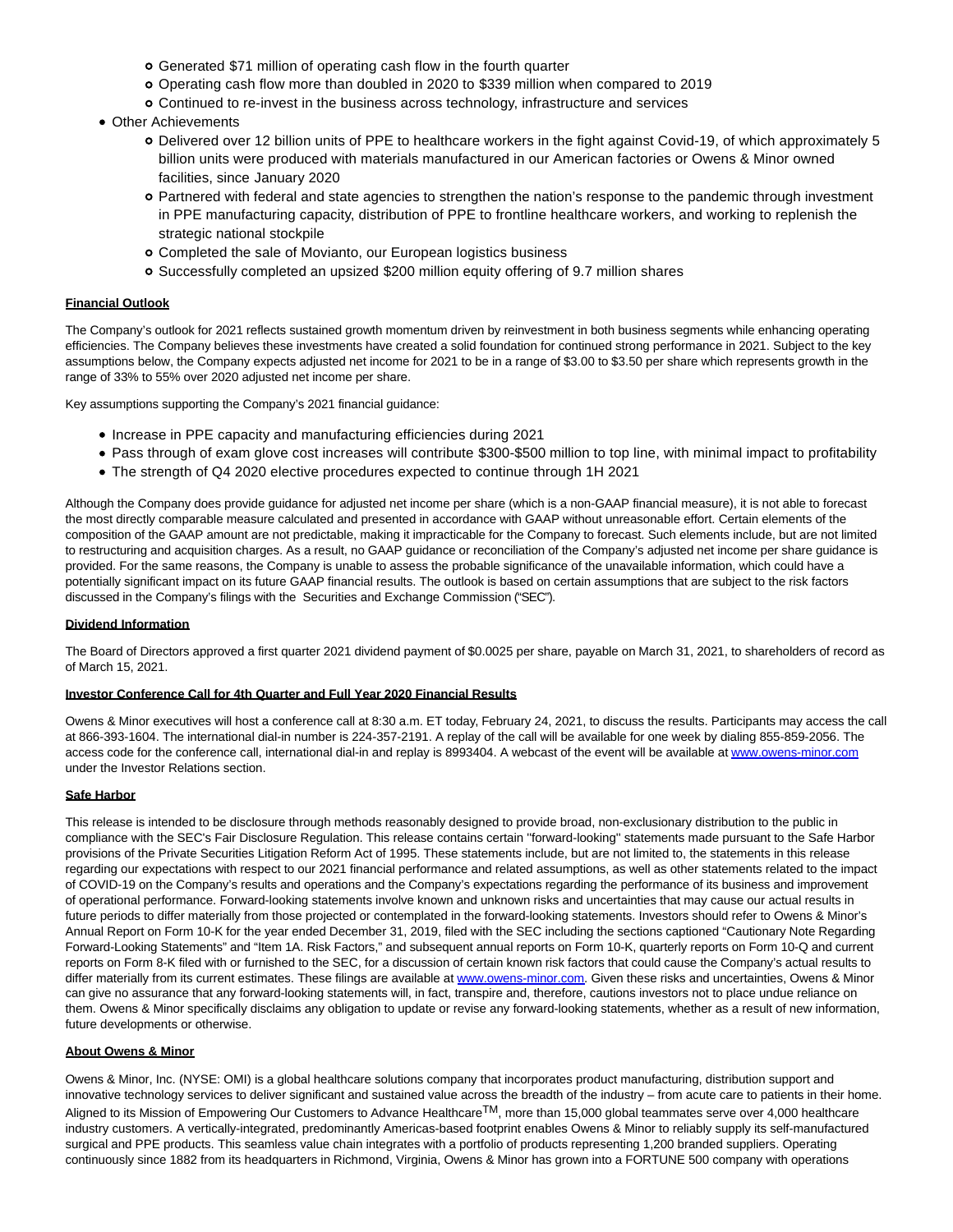located across North America, Asia, Europe and Latin America. For more information about Owens & Minor, visi[t owens-minor.com,](http://owens-minor.com/) follow @Owens\_Minor on Twitter and connect on LinkedIn a[t www.linkedin.com/company/owens-&-minor.](https://cts.businesswire.com/ct/CT?id=smartlink&url=http%3A%2F%2Fwww.linkedin.com%2Fcompany%2Fowens-%26-minor&esheet=52384259&newsitemid=20210224005242&lan=en-US&anchor=www.linkedin.com%2Fcompany%2Fowens-%26amp%3B-minor&index=3&md5=d55bb674ff833cccde076bd854f18f63)

### **Owens & Minor, Inc.**

### **Consolidated Statements of Operations (unaudited)**

(dollars in thousands, except per share data)

|                                                                    | Three Months Ended December 31, |    |           |  |  |  |  |
|--------------------------------------------------------------------|---------------------------------|----|-----------|--|--|--|--|
|                                                                    | 2020                            |    | 2019      |  |  |  |  |
| Net revenue                                                        | \$<br>2,361,837                 | \$ | 2,190,642 |  |  |  |  |
| Cost of goods sold                                                 | 1,963,308                       |    | 1,905,911 |  |  |  |  |
| Gross margin                                                       | 398,529                         |    | 284,731   |  |  |  |  |
| Distribution, selling and administrative expenses                  | 283,017                         |    | 254,165   |  |  |  |  |
| Acquisition-related and exit and realignment charges               | 19,252                          |    | 15,275    |  |  |  |  |
| Other operating expense, net                                       | 648                             |    | 753       |  |  |  |  |
| Operating income                                                   | 95,612                          |    | 14,538    |  |  |  |  |
| Interest expense, net                                              | 17,476                          |    | 22,557    |  |  |  |  |
| Other expense (income), net                                        | 9,424                           |    | (257)     |  |  |  |  |
| Income (loss) from continuing operations before income taxes       | 68,712                          |    | (7, 762)  |  |  |  |  |
| Income tax provision (benefit)                                     | 17,971                          |    | (2,409)   |  |  |  |  |
| Income (loss) from continuing operations                           | 50,741                          |    | (5,353)   |  |  |  |  |
| Loss from discontinued operations, net of tax                      |                                 |    | (33, 670) |  |  |  |  |
| Net income (loss)                                                  | 50,741                          | S  | (39, 023) |  |  |  |  |
| Income (loss) from continuing operations per common share: basic   | \$<br>0.73                      | \$ | (0.09)    |  |  |  |  |
| Loss from discontinued operations per common share: basic          |                                 |    | (0.56)    |  |  |  |  |
| Net income (loss) per common share: basic                          | 0.73                            | \$ | (0.65)    |  |  |  |  |
| Income (loss) from continuing operations per common share: diluted | \$<br>0.72                      | \$ | (0.09)    |  |  |  |  |
| Loss from discontinued operations per common share: diluted        |                                 |    | (0.56)    |  |  |  |  |
| Net income (loss) per common share: diluted                        | 0.72                            |    | (0.65)    |  |  |  |  |

**Owens & Minor, Inc.**

## **Consolidated Statements of Operations (unaudited)**

(dollars in thousands, except per share data)

|                                                                              | For the Years Ended December 31, |           |    |           |  |  |  |
|------------------------------------------------------------------------------|----------------------------------|-----------|----|-----------|--|--|--|
|                                                                              | 2020                             |           |    | 2019      |  |  |  |
| Net revenue                                                                  |                                  | 8,480,177 | \$ | 9,210,939 |  |  |  |
| Cost of goods sold                                                           |                                  | 7,199,343 |    | 8,082,448 |  |  |  |
| Gross margin                                                                 |                                  | 1,280,834 |    | 1,128,491 |  |  |  |
| Distribution, selling and administrative expenses                            |                                  | 1,041,336 |    | 1,023,065 |  |  |  |
| Acquisition-related and exit and realignment charges                         |                                  | 37,752    |    | 30,050    |  |  |  |
| Other operating (income) expense, net                                        |                                  | (2,372)   |    | 2,225     |  |  |  |
| Operating income                                                             |                                  | 204,118   |    | 73,151    |  |  |  |
| Interest expense, net                                                        |                                  | 83,398    |    | 98,113    |  |  |  |
| Other expense, net                                                           |                                  | 10,812    |    | 3,757     |  |  |  |
| Income (loss) from continuing operations before income taxes                 |                                  | 109,908   |    | (28, 719) |  |  |  |
| Income tax provision (benefit)                                               |                                  | 21,834    |    | (6, 135)  |  |  |  |
| Income (loss) from continuing operations                                     |                                  | 88,074    |    | (22, 584) |  |  |  |
| Loss from discontinued operations, net of tax                                |                                  | (58, 203) |    | (39, 787) |  |  |  |
| Net income (loss)                                                            |                                  | 29,871    |    | (62, 371) |  |  |  |
| Income (loss) from continuing operations per common share: basic and diluted | \$                               | 1.39      | \$ | (0.37)    |  |  |  |
| Loss from discontinued operations per common share: basic and diluted        |                                  | (0.92)    |    | (0.66)    |  |  |  |
| Net income (loss) per common share: basic and diluted                        |                                  | 0.47      | S  | (1.03)    |  |  |  |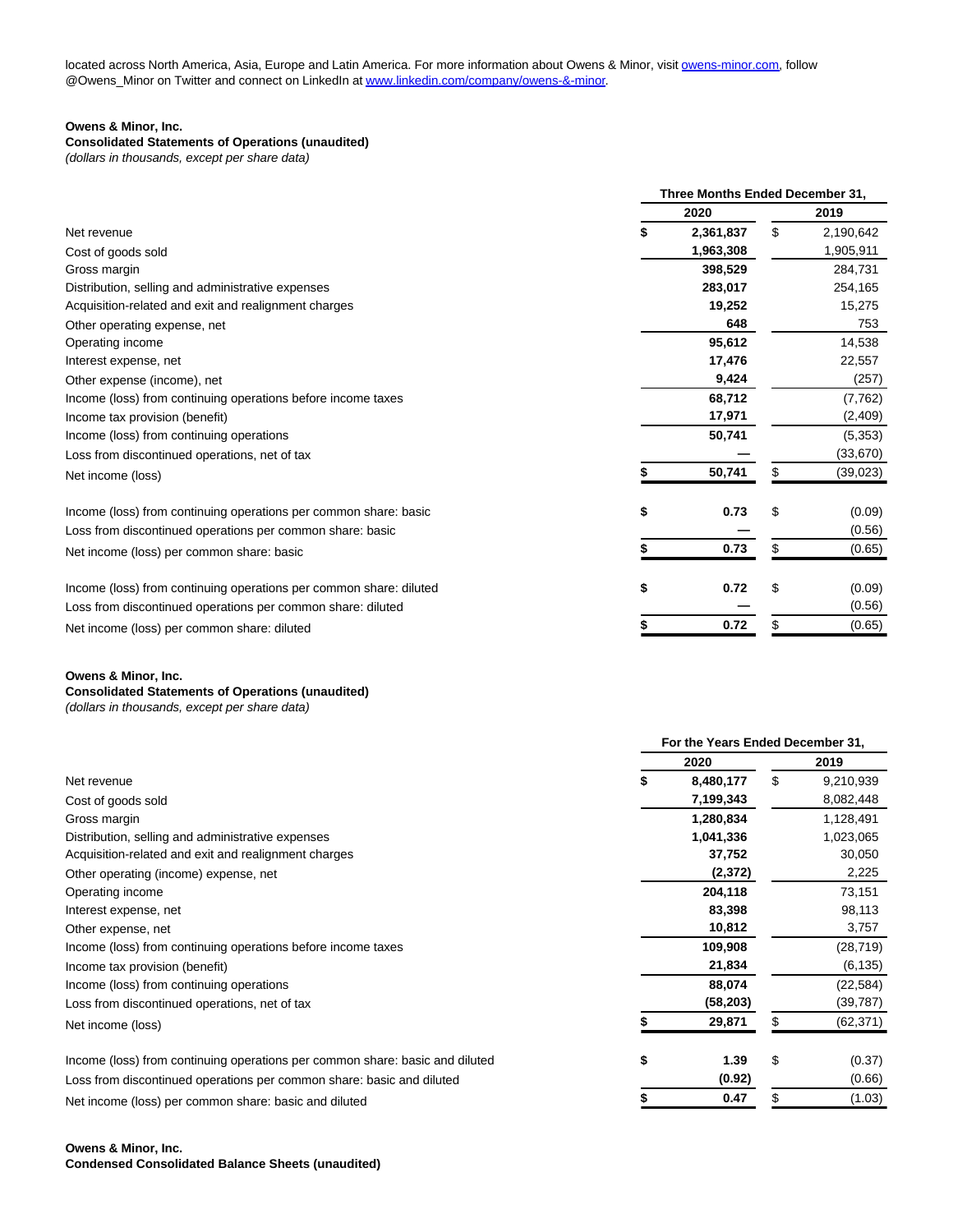|                                                        | December 31, 2020 |           |    | December 31, 2019 |  |  |
|--------------------------------------------------------|-------------------|-----------|----|-------------------|--|--|
| <b>Assets</b>                                          |                   |           |    |                   |  |  |
| <b>Current assets</b>                                  |                   |           |    |                   |  |  |
| Cash and cash equivalents                              | \$                | 83,058    | \$ | 67,030            |  |  |
| Accounts receivable, net                               |                   | 700,792   |    | 674,706           |  |  |
| Merchandise inventories                                |                   | 1,233,751 |    | 1,146,192         |  |  |
| Other current assets                                   |                   | 118,264   |    | 79,372            |  |  |
| Current assets of discontinued operations              |                   |           |    | 439,983           |  |  |
| <b>Total current assets</b>                            |                   | 2,135,865 |    | 2,407,283         |  |  |
| Property and equipment, net                            |                   | 315,662   |    | 315,427           |  |  |
| Operating lease assets                                 |                   | 144,755   |    | 142,219           |  |  |
| Goodwill                                               |                   | 394,086   |    | 393,181           |  |  |
| Intangible assets, net                                 |                   | 243,351   |    | 285,018           |  |  |
| Other assets, net                                      |                   | 101,920   |    | 99,956            |  |  |
| <b>Total assets</b>                                    |                   | 3,335,639 | \$ | 3,643,084         |  |  |
| <b>Liabilities and equity</b>                          |                   |           |    |                   |  |  |
| <b>Current liabilities</b>                             |                   |           |    |                   |  |  |
| Accounts payable                                       | \$                | 1,000,186 | \$ | 808,035           |  |  |
| Accrued payroll and related liabilities                |                   | 109,447   |    | 53,584            |  |  |
| Other current liabilities                              |                   | 236,094   |    | 231,029           |  |  |
| Current liabilities of discontinued operations         |                   |           |    | 323,511           |  |  |
| <b>Total current liabilities</b>                       |                   | 1,345,727 |    | 1,416,159         |  |  |
| Long-term debt, excluding current portion              |                   | 986,018   |    | 1,508,415         |  |  |
| Operating lease liabilities, excluding current portion |                   | 119,932   |    | 117,080           |  |  |
| Deferred income taxes                                  |                   | 50,641    |    | 40,550            |  |  |
| Other liabilities                                      |                   | 121,267   |    | 98,726            |  |  |
| <b>Total liabilities</b>                               |                   | 2,623,585 |    | 3,180,930         |  |  |
| <b>Total equity</b>                                    |                   | 712,054   |    | 462,154           |  |  |
| <b>Total liabilities and equity</b>                    |                   | 3,335,639 | \$ | 3,643,084         |  |  |

## **Owens & Minor, Inc.**

# **Consolidated Statements of Cash Flows (unaudited)**

(dollars in thousands)

|                                                                                      |    | For the Years Ended December 31. |      |            |  |
|--------------------------------------------------------------------------------------|----|----------------------------------|------|------------|--|
|                                                                                      |    | 2020                             | 2019 |            |  |
| <b>Operating activities:</b>                                                         |    |                                  |      |            |  |
| Net income (loss)                                                                    | \$ | 29,871                           | \$   | (62, 371)  |  |
| Adjustments to reconcile net income (loss) to cash provided by operating activities: |    |                                  |      |            |  |
| Depreciation and amortization                                                        |    | 93,336                           |      | 116,678    |  |
| Share-based compensation expense                                                     |    | 20,010                           |      | 15,803     |  |
| Impairment charges                                                                   |    | 8,724                            |      | 32,112     |  |
| Loss on divestiture                                                                  |    | 65,472                           |      |            |  |
| Deferred income tax expense (benefit)                                                |    | 15,564                           |      | (17, 402)  |  |
| Provision for losses on accounts receivable                                          |    | 11,292                           |      | 12,914     |  |
| Changes in operating lease right-of-use assets and lease liabilities                 |    | (1,676)                          |      | (2,599)    |  |
| Changes in operating assets and liabilities:                                         |    |                                  |      |            |  |
| Accounts receivable                                                                  |    | (34, 818)                        |      | 63,526     |  |
| Merchandise inventories                                                              |    | (85, 154)                        |      | 127,921    |  |
| Accounts payable                                                                     |    | 193,240                          |      | (235, 631) |  |
| Net change in other assets and liabilities                                           |    | 5,278                            |      | 104,801    |  |
| Other, net                                                                           |    | 18,084                           |      | 10,333     |  |
| Cash provided by operating activities                                                |    | 339,223                          |      | 166,085    |  |
| <b>Investing activities:</b>                                                         |    |                                  |      |            |  |
| Proceeds from divestiture                                                            |    | 133,000                          |      |            |  |
| Additions to property and equipment                                                  |    | (50, 424)                        |      | (42, 419)  |  |
| Additions to computer software                                                       |    | (8,769)                          |      | (9,809)    |  |
|                                                                                      |    |                                  |      |            |  |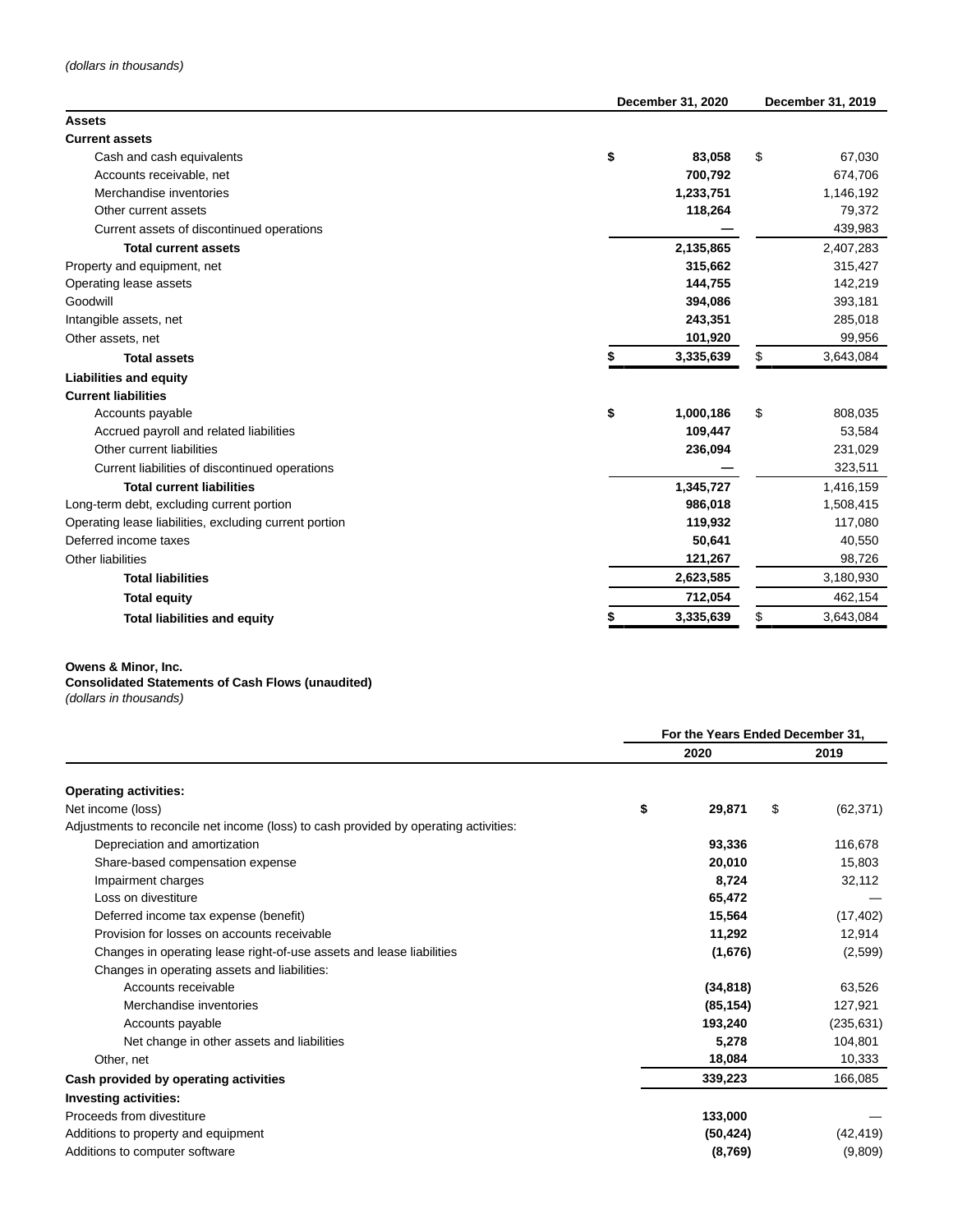| Proceeds from sale of property and equipment                          | 234        |    | 331       |
|-----------------------------------------------------------------------|------------|----|-----------|
| Proceeds from cash surrender value of life insurance policies         | 6,032      |    |           |
| Cash provided (used for) by investing activities                      | 80,073     |    | (51, 897) |
| <b>Financing activities:</b>                                          |            |    |           |
| Proceeds from issuance of debt                                        | 155,100    |    |           |
| Proceeds from issuance of common stock                                | 189,971    |    |           |
| Repayments of revolving credit facility                               | (74, 700)  |    | (32, 200) |
| Repayment of debt                                                     | (617, 271) |    | (85, 592) |
| Financing costs paid                                                  | (10, 367)  |    | (4,313)   |
| Cash dividends paid                                                   | (648)      |    | (5,226)   |
| Senior Notes make-whole premium paid                                  | (4,980)    |    |           |
| Other, net                                                            | (16, 491)  |    | (2,866)   |
| Cash used for financing activities                                    | (379, 386) |    | (130,197) |
| Effect of exchange rate changes on cash and cash equivalents          | 9,909      |    | (2,671)   |
| Net increase (decrease) in cash, cash equivalents and restricted cash | 49,819     |    | (18,680)  |
| Cash, cash equivalents and restricted cash at beginning of year       | 84,687     |    | 103,367   |
| Cash, cash equivalents and restricted cash at end of year (1)         | 134,506    |    | 84,687    |
| Supplemental disclosure of cash flow information:                     |            |    |           |
| Income taxes received, net of payments                                | (17, 455)  | S  | (6, 198)  |
| Interest paid                                                         | 89,961     | \$ | 95,413    |

**(1)** Restricted cash as of December 31, 2020 represents \$35.1 million held in a designated account as required by the Fifth Amendment to the Credit Agreement, which stipulates that the cash held within this account is to be used to repay the 2021 Notes, which were fully repaid as of December 31, 2020, or the Term Loans; and \$16.3 million held in an escrow account as required by the Centers for Medicare & Medicaid Services (CMS) in conjunction with the Bundled Payments for Care Improvement (BPCI) Advanced Program.

### **Owens & Minor, Inc.**

## **Summary Segment Information (unaudited)**

(dollars in thousands)

|                                                      | Three Months Ended December 31, |            |                                       |    |            |                                       |  |
|------------------------------------------------------|---------------------------------|------------|---------------------------------------|----|------------|---------------------------------------|--|
|                                                      |                                 | 2020       |                                       |    | 2019       |                                       |  |
|                                                      |                                 | Amount     | $%$ of<br>consolidated<br>net revenue |    | Amount     | $%$ of<br>consolidated<br>net revenue |  |
| Net revenue:                                         |                                 |            |                                       |    |            |                                       |  |
| Segment net revenue                                  |                                 |            |                                       |    |            |                                       |  |
| <b>Global Solutions</b>                              | \$                              | 1,950,596  | 82.59%                                | \$ | 1,938,420  | 88.48%                                |  |
| <b>Global Products</b>                               |                                 | 574,940    | 24.34%                                |    | 363,169    | 16.58%                                |  |
| Total segment net revenue                            |                                 | 2,525,536  |                                       |    | 2,301,589  |                                       |  |
| Inter-segment net revenue                            |                                 |            |                                       |    |            |                                       |  |
| <b>Global Products</b>                               |                                 | (163, 699) | (6.93)%                               |    | (110, 947) | $(5.06)\%$                            |  |
| Total inter-segment net revenue                      |                                 | (163, 699) |                                       |    | (110, 947) |                                       |  |
| Consolidated net revenue                             |                                 | 2,361,837  | 100.00%                               | \$ | 2,190,642  | 100.00%                               |  |
| Operating income:                                    |                                 |            | % of segment<br>net revenue           |    |            | % of segment<br>net revenue           |  |
| <b>Global Solutions</b>                              | \$                              | 22,424     | 1.15%                                 | \$ | 19,300     | 1.00%                                 |  |
| <b>Global Products</b>                               |                                 | 99,660     | 17.33%                                |    | 22,484     | 6.19%                                 |  |
| Inter-segment eliminations                           |                                 | 2,807      |                                       |    | (730)      |                                       |  |
| Intangible amortization                              |                                 | (10, 027)  |                                       |    | (10, 614)  |                                       |  |
| Acquisition-related and exit and realignment charges |                                 | (19, 252)  |                                       |    | (15, 275)  |                                       |  |
| Other <sup>(1)</sup>                                 |                                 |            |                                       |    | (627)      |                                       |  |
| Consolidated operating income                        |                                 | 95,612     | 4.05%                                 | \$ | 14,538     | 0.66%                                 |  |
| Depreciation and amortization:                       |                                 |            |                                       |    |            |                                       |  |
| <b>Global Solutions</b>                              | \$                              | 10,014     |                                       | \$ | 10,744     |                                       |  |
| <b>Global Products</b>                               |                                 | 13,828     |                                       |    | 13,360     |                                       |  |
| Discontinued operations                              |                                 |            |                                       |    | 4,370      |                                       |  |
| Consolidated depreciation and amortization           |                                 | 23,842     |                                       | \$ | 28,474     |                                       |  |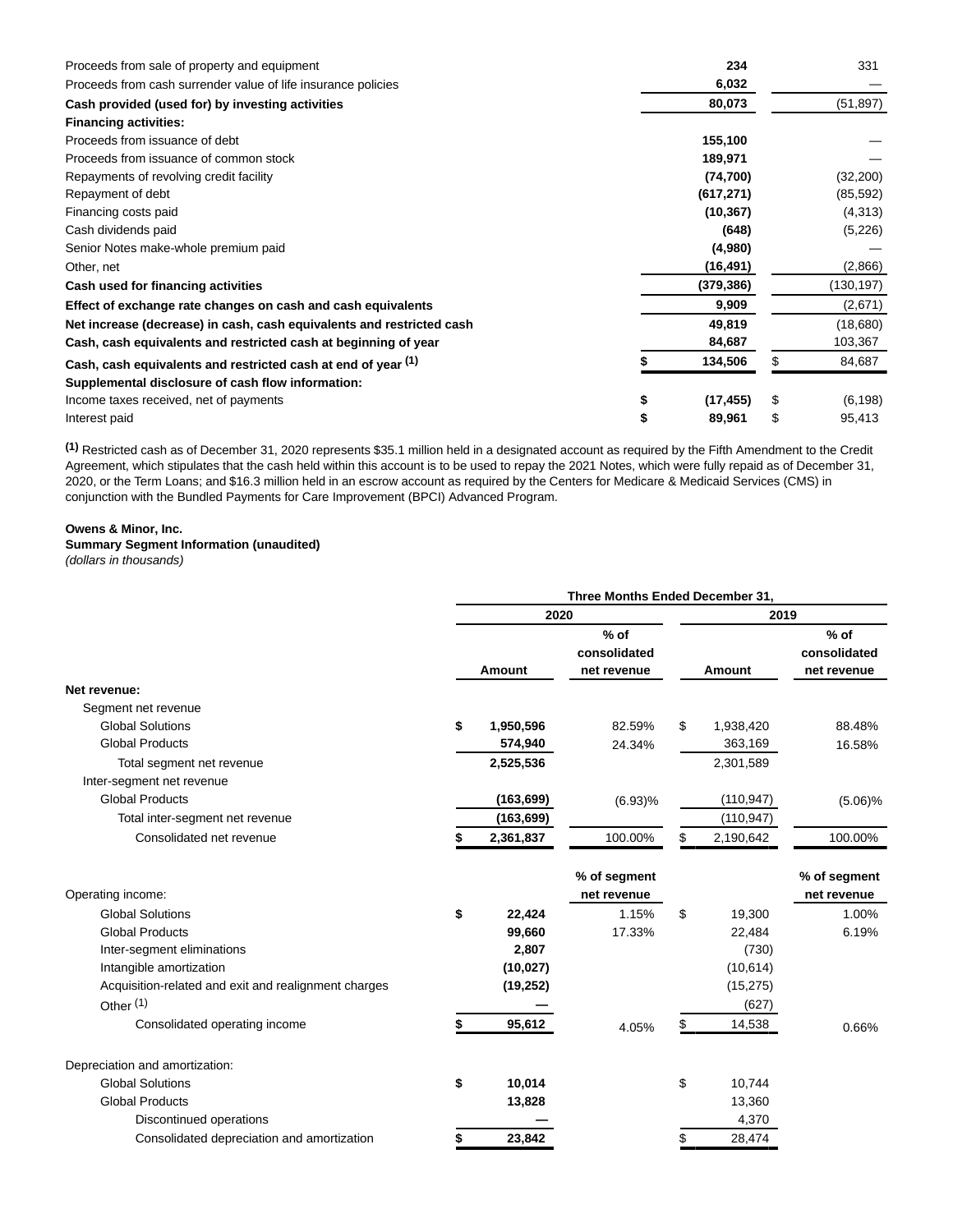| Capital expenditures:             |        |    |        |
|-----------------------------------|--------|----|--------|
| <b>Global Solutions</b>           | 12.841 | S  | 3,707  |
| <b>Global Products</b>            | 19.972 |    | 8.715  |
| Discontinued operations           |        |    | 1,654  |
| Consolidated capital expenditures | 32,813 | ۰D | 14.076 |

#### **Owens & Minor, Inc.**

**Summary Segment Information (unaudited)**

(dollars in thousands)

| For the Years Ended December 31, |            |                                       |      |            |                                       |  |  |
|----------------------------------|------------|---------------------------------------|------|------------|---------------------------------------|--|--|
|                                  |            |                                       |      | 2019       |                                       |  |  |
|                                  |            | $%$ of<br>consolidated<br>net revenue |      | Amount     | $%$ of<br>consolidated<br>net revenue |  |  |
|                                  |            |                                       |      |            |                                       |  |  |
|                                  |            |                                       |      |            |                                       |  |  |
| \$                               | 7,212,011  | 85.04%                                | \$   | 8,243,867  | 89.50%                                |  |  |
|                                  | 1,810,331  | 21.34%                                |      | 1,433,977  | 15.57%                                |  |  |
|                                  | 9,022,342  |                                       |      | 9,677,844  |                                       |  |  |
|                                  |            |                                       |      |            |                                       |  |  |
|                                  | (542, 165) | $(6.38)\%$                            |      | (466, 905) | (5.07)%                               |  |  |
|                                  | (542, 165) |                                       |      | (466, 905) |                                       |  |  |
|                                  | 8,480,177  | 100.00%                               | \$   | 9,210,939  | 100.00%                               |  |  |
|                                  |            | % of segment<br>net revenue           |      |            | % of segment<br>net revenue           |  |  |
| \$                               | 30,946     | 0.43%                                 | \$   | 83,592     | 1.01%                                 |  |  |
|                                  | 259,929    | 14.36%                                |      | 65,054     | 4.54%                                 |  |  |
|                                  | (7, 515)   |                                       |      | 45         |                                       |  |  |
|                                  | (41, 490)  |                                       |      | (44,009)   |                                       |  |  |
|                                  | (37, 752)  |                                       |      | (30,050)   |                                       |  |  |
|                                  |            |                                       |      | (1,481)    |                                       |  |  |
| \$                               | 204,118    | 2.41%                                 | \$   | 73,151     | 0.79%                                 |  |  |
|                                  |            |                                       |      |            |                                       |  |  |
| \$                               | 41,286     |                                       | \$   | 42,444     |                                       |  |  |
|                                  | 52,050     |                                       |      | 54,302     |                                       |  |  |
|                                  |            |                                       |      | 19,932     |                                       |  |  |
| \$                               | 93,336     |                                       | \$   | 116,678    |                                       |  |  |
|                                  |            |                                       |      |            |                                       |  |  |
| \$                               | 20,386     |                                       | \$   | 10,987     |                                       |  |  |
|                                  | 35,780     |                                       |      | 22,289     |                                       |  |  |
|                                  | 3,027      |                                       |      | 18,952     |                                       |  |  |
| \$                               | 59,193     |                                       | \$   | 52,228     |                                       |  |  |
|                                  |            | Amount                                | 2020 |            |                                       |  |  |

(1) 2019 included interest cost and net actuarial losses related to the U.S. Retirement Plan as well as software as a service (SaaS) implementation costs associated with the upgrading of our global IT platforms in connection with the redesign of our global information system strategy.

### **Owens & Minor, Inc.**

**Net Income (Loss) Per Common Share (unaudited)**

(dollars in thousands, except per share data)

|                                             | <b>Three Months Ended December</b><br>31. |        | For the Years Ended December<br>31. |        |  |
|---------------------------------------------|-------------------------------------------|--------|-------------------------------------|--------|--|
|                                             | 2020                                      | 2019   | 2020                                | 2019   |  |
| Numerator:                                  |                                           |        |                                     |        |  |
| Weighted average shares outstanding - basic | 69.948                                    | 60.088 | 63,368                              | 60,574 |  |
| Dilutive shares                             | 167                                       |        | 144                                 |        |  |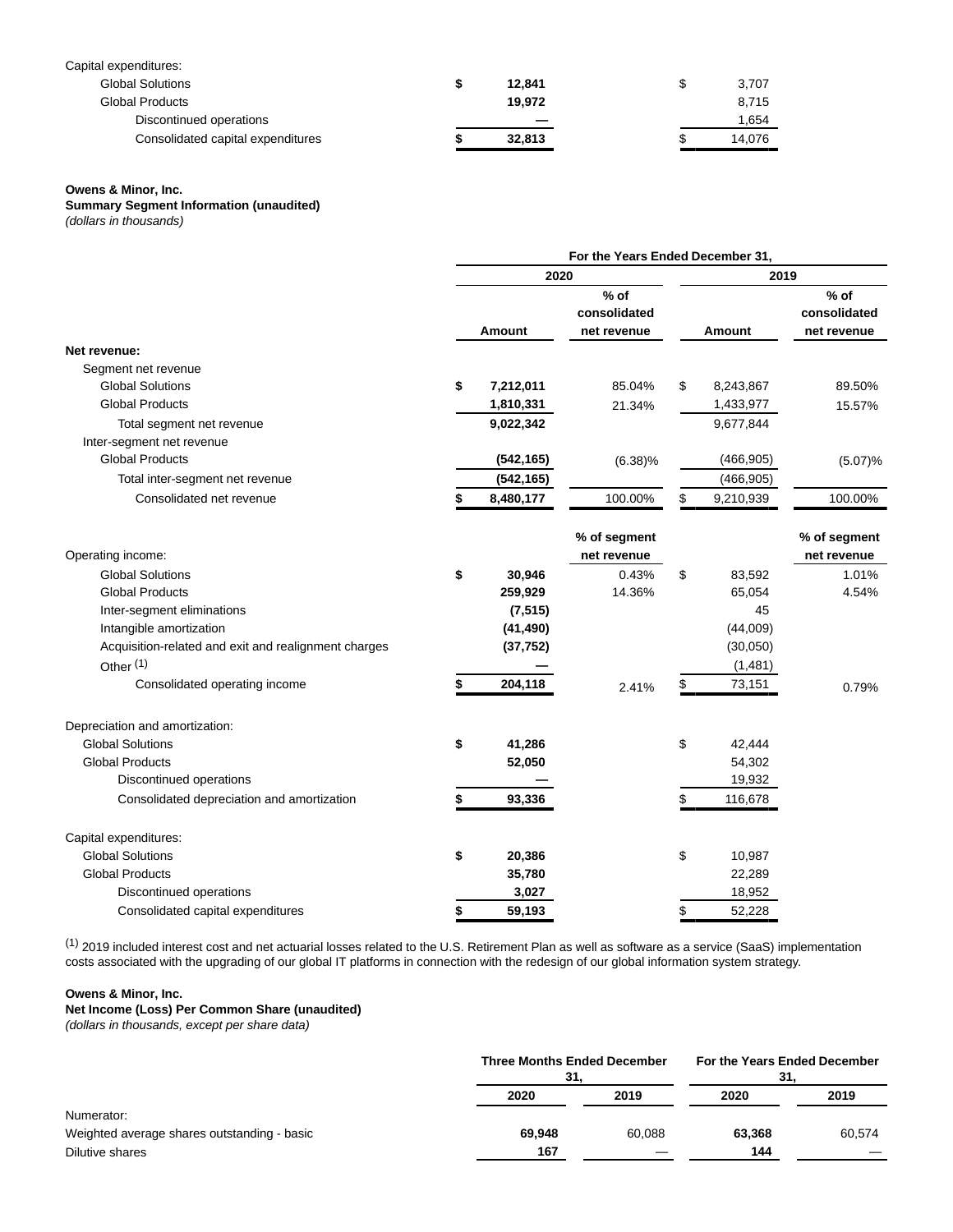| 70,115                         | 60.088          |    | 63,512    |    | 60,574    |
|--------------------------------|-----------------|----|-----------|----|-----------|
| \$<br>50,741                   | \$<br>(5,353)   | S  | 88,074    | S  | (22, 584) |
| \$<br>0.73                     | \$<br>(0.09)    | \$ | 1.39      | \$ | (0.37)    |
| \$<br>0.72                     | \$<br>(0.09)    | \$ | 1.39      | \$ | (0.37)    |
| \$                             | (33,670)        | \$ | (58, 203) | \$ | (39, 787) |
| \$<br>$\overline{\phantom{m}}$ | (0.56)          | \$ | (0.92)    | \$ | (0.66)    |
| \$<br>50,741                   | \$<br>(39, 023) | \$ | 29,871    | \$ | (62, 371) |
| \$<br>0.73                     | \$<br>(0.65)    | \$ | 0.47      | \$ | (1.03)    |
| \$<br>0.72                     | \$<br>(0.65)    | \$ | 0.47      | S  | (1.03)    |
|                                |                 |    |           |    |           |

### **Owens & Minor, Inc. GAAP/Non-GAAP Reconciliations (unaudited)**

The following table provides a reconciliation of reported operating income, income (loss) from continuing operations and income (loss) from continuing operations per share to non-GAAP measures used by management.

|                                                                                                   | <b>Three Months Ended December</b> |             |    |         | <b>Years Ended December 31,</b> |           |    |           |
|---------------------------------------------------------------------------------------------------|------------------------------------|-------------|----|---------|---------------------------------|-----------|----|-----------|
| (dollars in thousands, except per share data)                                                     |                                    | 31,<br>2020 |    | 2019    |                                 | 2020      |    | 2019      |
| Operating income, as reported (GAAP)                                                              | \$                                 | 95,612      | \$ | 14,538  | \$                              | 204,118   | \$ | 73,151    |
| Intangible amortization (1)                                                                       |                                    | 10,027      |    | 10,614  |                                 | 41,490    |    | 44,009    |
| Acquisition-related and exit and realignment charges (2)                                          |                                    | 19,252      |    | 15,275  |                                 | 37,752    |    | 30,050    |
| Software as a Service implementation costs (3)                                                    |                                    |             |    | 1,359   |                                 |           |    | 4,408     |
| Other $(4)$                                                                                       |                                    |             |    | (731)   |                                 |           |    | (2,923)   |
| Operating income, adjusted (non-GAAP) (Adjusted Operating Income)                                 | \$                                 | 124,891     | \$ | 41,055  | \$                              | 283,360   | \$ | 148,695   |
| Income (loss) from continuing operations, as reported (GAAP)                                      | \$                                 | 50,741      | \$ | (5,353) | \$                              | 88,074    | \$ | (22, 584) |
| Intangible amortization (1)                                                                       |                                    | 10,027      |    | 10,614  |                                 | 41,490    |    | 44,009    |
| Income tax benefit $(7)$                                                                          |                                    | (2,747)     |    | (2,781) |                                 | (10, 808) |    | (10, 556) |
| Acquisition-related and exit and realignment charges (2)                                          |                                    | 19,252      |    | 15,275  |                                 | 37,752    |    | 30,050    |
| Income tax benefit (7)                                                                            |                                    | (5, 274)    |    | (4,004) |                                 | (9,835)   |    | (7,207)   |
| Software as a Service implementation costs (3)                                                    |                                    |             |    | 1,359   |                                 |           |    | 4,408     |
| Income tax benefit $(7)$                                                                          |                                    |             |    | (356)   |                                 |           |    | (1,057)   |
| (Gain) loss on extinguishment and modification of debt (5)                                        |                                    | 8,639       |    | (988)   |                                 | 11,219    |    | 830       |
| Income tax (benefit) expense (7)                                                                  |                                    | (2, 366)    |    | 259     |                                 | (2,923)   |    | (199)     |
| Other <sup>(4)</sup>                                                                              |                                    | 573         |    |         |                                 | (1, 185)  |    |           |
| Income tax (benefit) expense (7)                                                                  |                                    | (157)       |    |         |                                 | 308       |    |           |
| Tax adjustments (6)                                                                               |                                    | 1,082       |    |         |                                 | (10, 439) |    |           |
| Income from continuing operations, adjusted (non-GAAP) (Adjusted Net<br>Income)                   | \$                                 | 79,770      | \$ | 14,025  | \$                              | 143,653   | \$ | 37,694    |
| Income (loss) from continuing operations per diluted common share, as<br>reported (GAAP)          | \$                                 | 0.72        | \$ | (0.09)  | \$                              | 1.39      | \$ | (0.37)    |
| Intangible amortization (1)                                                                       |                                    | 0.10        |    | 0.13    |                                 | 0.47      |    | 0.55      |
| Acquisition-related and exit and realignment charges (2)                                          |                                    | 0.20        |    | 0.18    |                                 | 0.44      |    | 0.37      |
| Software as a Service implementation costs (3)                                                    |                                    |             |    | 0.02    |                                 |           |    | 0.06      |
| (Gain) loss on extinguishment and modification of debt (5)                                        |                                    | 0.09        |    | (0.01)  |                                 | 0.13      |    | 0.01      |
| Other <sup>(4)</sup>                                                                              |                                    | 0.01        |    |         |                                 | (0.01)    |    |           |
| Tax adjustments (6)                                                                               |                                    | 0.02        |    |         |                                 | (0.16)    |    |           |
| Income from continuing operations per diluted common share, adjusted<br>(non-GAAP) (Adjusted EPS) | \$                                 | 1.14        | \$ | 0.23    | \$                              | 2.26      | \$ | 0.62      |

### **Owens & Minor, Inc. GAAP/Non-GAAP Reconciliations (unaudited)**

The following items have been excluded in our non-GAAP financial measures: